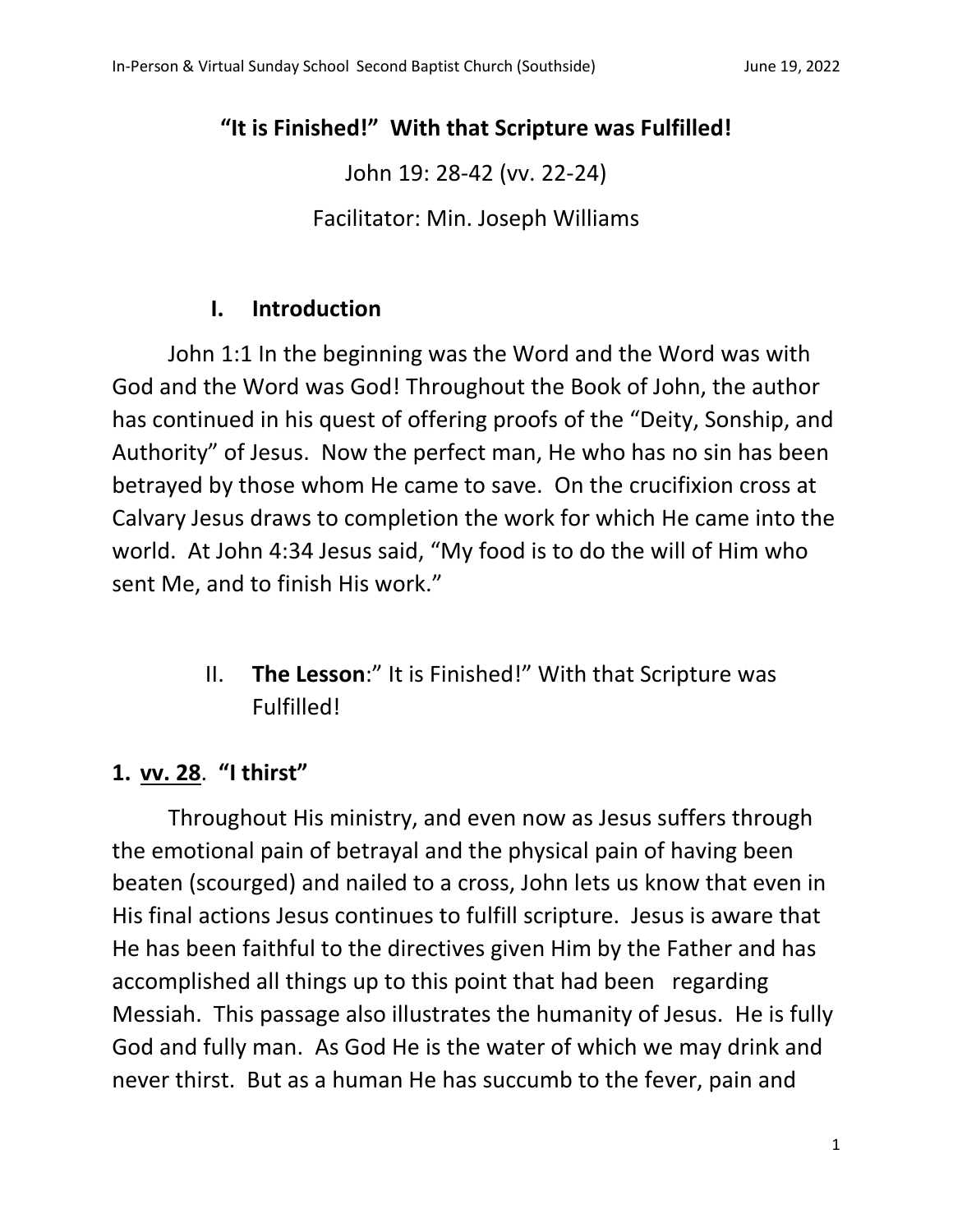anguish of His crucifixion. It is believed that Psalm 22:15 prophesied the anguish that the Messiah would endure and Psalm 69:21 a prophecy of these final moments that says, "They also gave me gall for my food, and for my thirst they gave me vinegar to drink. It is believed that Jesus is living out these passages as His final fulfillment of Old Testament prophecy.

# **2. vv. 29-30**. **"It is Finished"**

After receiving the sour wine (vinegar), Jesus proclaims the completion of His works. He has yielded in perfect obedience to the whole will of the Father. Jesus knew that death had to come that there might be resurrected life. It is of great importance that we see in this passage that the Lord did not lose His life, but instead had the power to lay down His life, to give His life. He GAVE up His Spirit just as He said he would (John10:17-18). This is significant in that it lets us know that the choice was His to die, to give up the fleshly body to save us! Hallelujah!! Amen!! **It is finished!**

# **"With that Scripture is Fulfilled."**

Jesus won the battle over sin and in doing so brought satisfaction to the Father. Isaiah said this of the Messiah; Yet it pleased the LORD to bruise Him; He has put Him to grief. When You make His soul an offering for sin, He shall see His seed, He shall prolong His days, and the pleasure of the LORD shall prosper in His hand. He shall see the labor of His soul, and be satisfied. By His knowledge My righteous Servant shall justify many, For He shall bear their iniquities. Therefore, I will divide Him a portion with the great, and He shall divide the spoil with the strong, because He poured out His soul unto death, and He was numbered with the transgressors, and He bore the sin of many, and made intercession for the transgressors (Isaiah 53:10-12). Satan is defeated and the debt of sin was PAID IN FULL! The work of